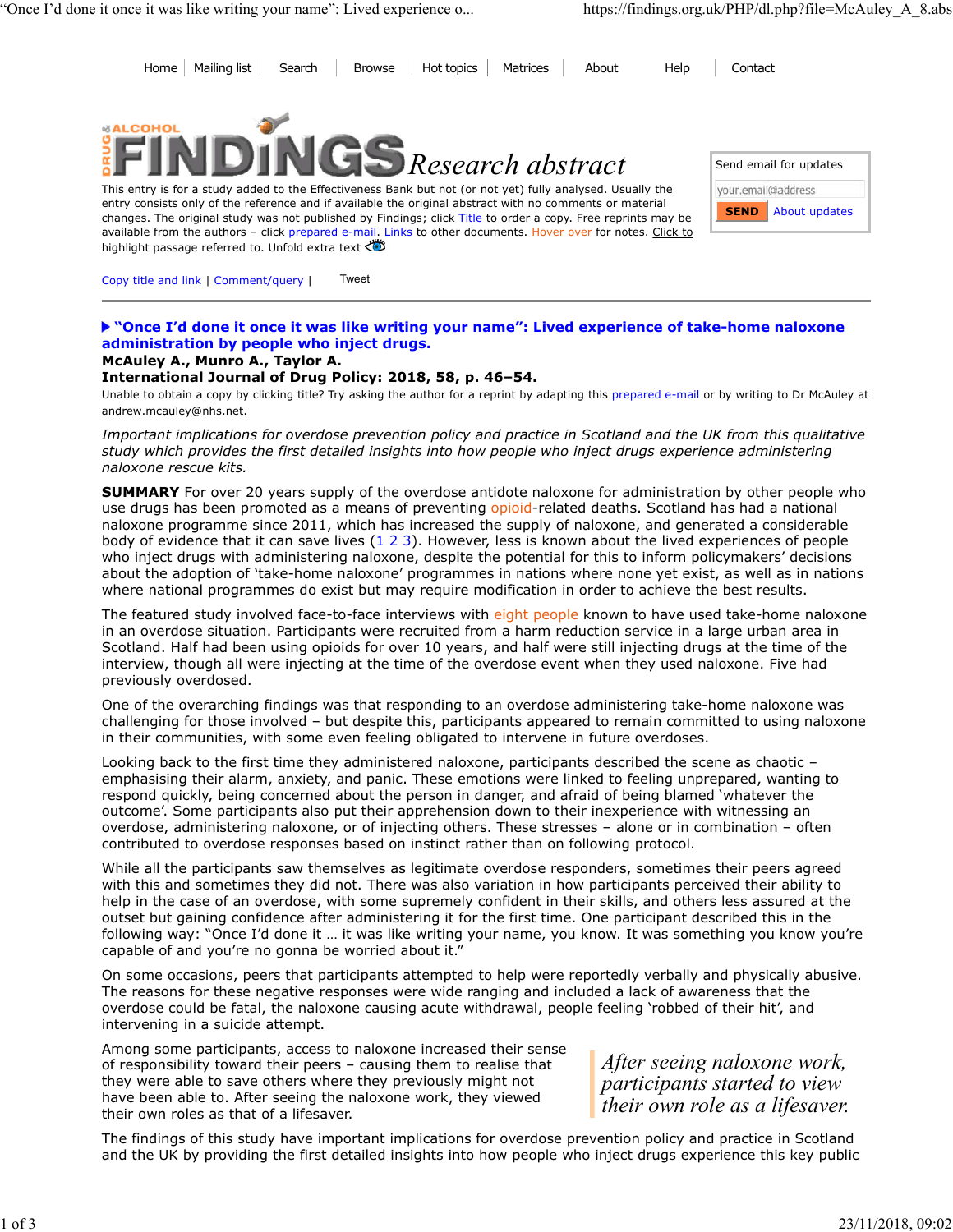health policy. Stories of successful 'saves' described in this research could also be used to inform policymakers and practitioners when developing materials to communicate take-home naloxone to a wider audience – something vital in normalising naloxone in communities and reducing stigma, while at the same time positioning people who inject drugs as responsible and important community public health resources.

**FINDINGS COMMENTARY** Under UK regulations, anyone can use naloxone in an emergency situation. Though its supply is not limited to specific individuals, it tends to focus on drug users at risk, carers/friends/relatives of drug users, as well as outreach workers, hostel managers, or any other people working in an environment where there is a likelihood of them witnessing an overdose. Yet despite people who inject drugs being prime candidates for witnessing and intervening in a drug overdose, this qualitative study demonstrated that there can be a reluctance to use naloxone even in a life-saving situation.

Another study set in Scotland observed a reluctance to carry naloxone (necessary for being able to use it away from home) among needle exchange attendees who had been prescribed a kit in the previous year. There was a drop in the rate of people carrying a kit between 2011–2012 and 2013–2014 from 16% to just 5%. The researchers concluded that it was possible this hesitance to carry the kits played a role in undermining the programme's potential to save lives. However, as an Effectiveness Bank hot topic notes (skip to the relevant section), the training associated with the supply of naloxone may give participants the skills and information they need to save lives even without naloxone, a frequent occurrence which alleviates one of the main limitations of the schemes – kits not being available at the time and place of an overdose.

One setting currently not available to UK drug users in which occupants are prepared and equipped for overdoses at all times is the drug consumption room – a hygienic and supervised space for the consumption of illicit drugs. In Denmark, a study of five drug consumption rooms - including 250 hours of participant observation, followed by in-depth interviews with 42 clients and 25 staff members – found that staff were consistently observing people who used the facilities in order to detect whether anyone was at risk of an overdose. Staff were attentive to which drugs were in circulation at any given time, as well as to how potent they were – cautioning clients and suggesting they reduce their doses by half in order to prevent overdoses. In cases where clients experienced respiratory problems or became unconscious, naloxone was administered. However, this was unpopular among some of the clients because they believed it would 'dull their high' and produce withdrawal symptoms. Staff were conscious of the limitations of naloxone in another way, specifically that the half-life of naloxone was shorter than that of opioids, meaning that the effect of the opioid may return after the client had left the drug consumption room, and the client could potentially be at risk of an overdose once out of reach of the facility.

Connected to the finding in the featured study that overdose responses tended to be based on instinct rather than on following protocol, some participants referred to administering all the naloxone at once rather than in smaller doses as recommended within UK national prescribing guidelines. Lower doses of naloxone are advised because they are less likely to trigger acute withdrawal which can be physically unpleasant for the patient and potentially distressing for those administering the drug. The discussion section of the paper recommended that naloxone trainers be mindful of this evidence and focus on how peers can administer naloxone as efficiently as possible while avoiding potentially negative effects among the people receiving the naloxone, and said that "This message should be continually reinforced post-training within treatment services or needle/syringe exchange services in the same way that other harm reduction advice is provided routinely".

The Effectiveness Bank features a hot topic on how naloxone became the main new hope for curbing the rise in drug overdose deaths.

Last revised 23 November 2018. First uploaded 12 November 2018

- ▶ Comment/query
- Give us your feedback on the site (one-minute survey)
- ▶ Open Effectiveness Bank home page

Add your name to the mailing list to be alerted to new studies and other site updates

## **Top 10 most closely related documents on this site. For more try a subject or free text search**

HOT TOPIC 2017 Overdose deaths in the UK: crisis and response

HOT TOPIC 2017 Overdose antidote naloxone takes harm-reduction centre stage

STUDY 2016 Effectiveness of Scotland's National Naloxone Programme for reducing opioid-related deaths: a before (2006–10) versus after (2011–13) comparison

REVIEW 2016 Preventing opioid overdose deaths with take-home naloxone

STUDY 2011 The NTA overdose and naloxone training programme for families and carers

DOCUMENT 2014 Consolidated guidelines on HIV prevention, diagnosis, treatment and care for key populations

STUDY 2012 The impact of take-home naloxone distribution and training on opiate overdose knowledge and response: an evaluation of the THN Project in Wales